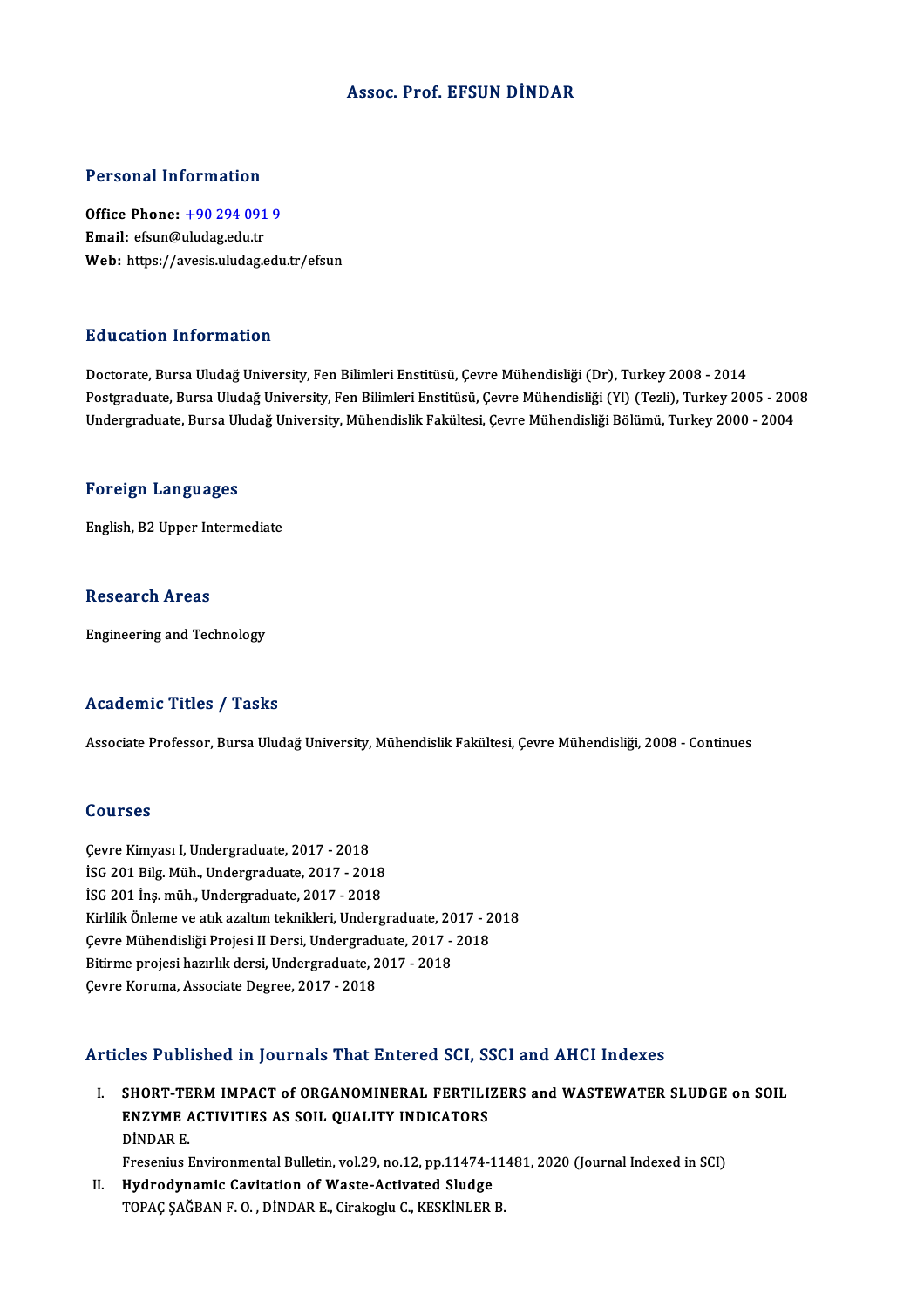ENVIRONMENTAL ENGINEERING SCIENCE, vol.35, no.8, pp.775-784, 2018 (Journal Indexed in SCI)<br>Veriations of dissolved nitroson and phosphonus levels in disintegration of astive slude

III. Variations of dissolved nitrogen and phosphorus levels in disintegration of active sludge using<br>hydrodynamic cavitation ENVIRONMENTAL ENGINEE<br>Variations of dissolved ni<br>hydrodynamic cavitation<br>DiNDAR E. Olsav E.O., Sash

DİNDARE.,OlcayF.O. ,SagbanT.,EtyamC.

hydrodynamic cavitation<br>DİNDAR E., Olcay F. O. , Sagban T., Etyam C.<br>JOURNAL OF THE FACULTY OF ENGINEERING AND ARCHITECTURE OF GAZI UNIVERSITY, vol.33, no.3, pp.1145-<br>1153, 2018 (Journal Indoved in SCI) DINDAR E., Olcay F. O. , Sagban T., Ety<br>JOURNAL OF THE FACULTY OF ENGI<br>1153, 2018 (Journal Indexed in SCI)<br>Piodogradation of crude oil cont JOURNAL OF THE FACULTY OF ENGINEERING AND ARCHITECTURE OF GAZI UNIVERSITY, vol.33, no.3, pp.1145<br>1153, 2018 (Journal Indexed in SCI)<br>IV. Biodegradation of crude oil-contaminated soil using canned-food-industry wastewater s

1153, 2018 (Journ<br>Biodegradation<br>soil application<br>DiNDAR E TORAC Biodegradation of crude oil-contaminated<br>soil application<br>DİNDAR E., TOPAÇ ŞAĞBAN F. O. , Baskaya H. S.<br>KSCE JOURNAL OF CIVIL ENCINEERING .val 21

soil application<br>DİNDAR E., TOPAÇ ŞAĞBAN F. O. , Baskaya H. S.<br>KSCE JOURNAL OF CIVIL ENGINEERING, vol.21, no.5, pp.1623-1630, 2017 (Journal Indexed in SCI)

- DINDAR E., TOPAÇ ŞAĞBAN F. O. , Baskaya H. S.<br>KSCE JOURNAL OF CIVIL ENGINEERING, vol.21, no.5, pp.1623-1630, 2017 (Journal Indexed in SCI)<br>V. Effect of wastewater sludge application on enzyme activities in soil contaminate KSCE JOURNAL OF CIVIL ENGINEERING, vol.2<br>Effect of wastewater sludge application<br>Dindar E., Topaç F. O. , Baskaya H. S. , Kaya T.<br>JOUPNAL OF SOU, SCIENCE AND PLANT NUT Effect of wastewater sludge application on enzyme activities in soil contaminated with crud<br>Dindar E., Topaç F. O. , Baskaya H. S. , Kaya T.<br>JOURNAL OF SOIL SCIENCE AND PLANT NUTRITION, vol.17, pp.180-193, 2017 (Journal In
- Dindar E., Topaç F. O. , Baskaya H. S. , Kaya T.<br>JOURNAL OF SOIL SCIENCE AND PLANT NUTRITION, vol.17, pp.180-193, 2017 (Journal Indexed in SCI)<br>VI. Fractionation of soil organic nitrogen species in soils contaminated with JOURNAL OF SOIL SCIENCE AND PLANT NUTRITION, vol.<br>Fractionation of soil organic nitrogen species in s<br>DİNDAR E., Cihan N., TOPAÇ ŞAĞBAN F. O. , Baskaya H. S.<br>JOURNAL OF THE FACULTY OF ENCINEERING AND ARCH Fractionation of soil organic nitrogen species in soils contaminated with waste mineral oil<br>DİNDAR E., Cihan N., TOPAÇ ŞAĞBAN F. O. , Baskaya H. S.<br>JOURNAL OF THE FACULTY OF ENGINEERING AND ARCHITECTURE OF GAZI UNIVERSITY, DİNDAR E., Cihan N., TOPAÇ ŞA<br>JOURNAL OF THE FACULTY OF<br>2017 (Journal Indexed in SCI)<br>PLOSTIMIJI ATION OF SOIJ S JOURNAL OF THE FACULTY OF ENGINEERING AND ARCHITECTURE OF GAZI UNIVERSITY, vol.32, no.3, pp.767-<br>2017 (Journal Indexed in SCI)<br>VII. BIOSTIMULATION OF SOILS CONTAMINATED WITH PETROLEUM PRODUCTS USING WASTEWATER<br>SUIDCE: THE
- 2017 (Journal Indexed in SCI)<br>VII. BIOSTIMULATION OF SOILS CONTAMINATED WITH PETROLEUM PRODUCTS USING WASTEWATER<br>SLUDGE: THE EFFECT OF DEHYDROGENASE ACTIVITY DİNDAR E., TOPAÇ ŞAĞBAN F. O., ALKAN U., Baskaya H. S. FRESENIUS ENVIRONMENTAL BULLETIN, vol.26, no.5, pp.3711-3719, 2017 (Journal Indexed in SCI)
- VIII. Biodegradation of used engine oil in a wastewater sludge-amended agricultural soil DİNDAR E., TOPAÇ ŞAĞBAN F. O., Baskaya H. S. TURKISH JOURNAL OF AGRICULTURE AND FORESTRY, vol.40, no.4, pp.631-641, 2016 (Journal Indexed in SCI) DINDAR E., TOPAÇ ŞAĞBAN F. O. , Baskaya H. S.<br>TURKISH JOURNAL OF AGRICULTURE AND FORESTRY, vol.40, no.4, pp.631-641, 2016 (Journal IX.<br>IX. Variations of soil enzyme activities in petroleum-hydrocarbon contaminated soil<br>DIN
	- TURKISH JOURNAL OF AGRICULTURE AND FOR<br>Variations of soil enzyme activities in pet<br>DİNDAR E., TOPAÇ ŞAĞBAN F. O. , Baskaya H. S.<br>INTERNATIONAL PIODETERIORATION & RIODE Variations of soil enzyme activities in petroleum-hydrocarbon contaminated soil<br>DİNDAR E., TOPAÇ ŞAĞBAN F. O. , Baskaya H. S.<br>INTERNATIONAL BIODETERIORATION & BIODEGRADATION, vol.105, pp.268-275, 2015 (Journal Indexed in S DINDAR E., TOPAÇ ŞAĞBAN F. O. , Baskaya H. S.<br>INTERNATIONAL BIODETERIORATION & BIODEGRADATION, vol.105, pp.268-275, 2015 (Journal Indexed in SCI)<br>X. Evaluation of soil enzyme activities as soil quality indicators in sludge
	- DİNDAR E., TOPAÇ ŞAĞBAN F. O., Baskaya H. S. Evaluation of soil enzyme activities as soil quality indicators in sludge-amended soils<br>DİNDAR E., TOPAÇ ŞAĞBAN F. O. , Baskaya H. S.<br>JOURNAL OF ENVIRONMENTAL BIOLOGY, vol.36, no.4, pp.919-926, 2015 (Journal Indexed in SCI

# XI. EFFECTS OF CANNED FOOD INDUSTRY SLUDGE AMENDMENT ON ENZYME ACTIVITIES IN SOIL WITH<br>EARTHWORMS **JOURNAL OF ENV<br>EFFECTS OF CA<br>EARTHWORMS**<br>DINDAR E. TOBA EFFECTS OF CANNED FOOD INDUSTRY SLUDGE AM:<br>EARTHWORMS<br>DİNDAR E., TOPAÇ ŞAĞBAN F. O. , ALKAN U., Baskaya H. S.<br>ENVIRONMENTAL ENGINEERING AND MANAGEMENT IQI

ENVIRONMENTAL ENGINEERING AND MANAGEMENT JOURNAL, vol.12, no.12, pp.2407-2416, 2013 (Journal Indexed in SCI) DİNDAR E., TOP<br>ENVIRONMENT<br>Indexed in SCI)<br>THE INEI UEN ENVIRONMENTAL ENGINEERING AND MANAGEMENT JOURNAL, vol.12, no.12, pp.2407-2416, 2013 (Journal Indexed in SCI)<br>XII. THE INFLUENCE OF WASTEWATER SLUDGE AMENDMENT ON THE NITROGEN CONTENT AND UREASE

Indexed in SCI)<br>THE INFLUENCE OF WASTEWATER SLUI<br>ACTIVITY OF SOIL WITH EARTHWORMS<br>DINDARE TORAC SAČRANE O - ALKANIJ J ACTIVITY OF SOIL WITH EARTHWORMS<br>DİNDAR E., TOPAÇ ŞAĞBAN F. O. , ALKAN U., Baskaya H. S. ACTIVITY OF SOIL WITH EARTHWORMS<br>DİNDAR E., TOPAÇ ŞAĞBAN F. O. , ALKAN U., Baskaya H. S.<br>FRESENIUS ENVIRONMENTAL BULLETIN, vol.19, pp.1655-1660, 2010 (Journal Indexed in SCI)<br>Biostimulation of Ago Dye Contaminated Soils by

- DINDAR E., TOPAÇ ŞAĞBAN F. O. , ALKAN U., Baskaya H. S.<br>FRESENIUS ENVIRONMENTAL BULLETIN, vol.19, pp.1655-1660, 2010 (Journal In<br>XIII. Biostimulation of Azo Dye-Contaminated Soils by Food Industry Sludge<br>Topas Sashan E. O. FRESENIUS ENVIRONMENTAL BULLETIN, vol.19, pp.1655-1<br>Biostimulation of Azo Dye-Contaminated Soils by Foc<br>Topac-Sagban F. O. , DİNDAR E., UÇAROĞLU S., Baskaya H. S.<br>SOU & SEDIMENT CONTAMINATION vol.19, po.4, pp.426.45 Biostimulation of Azo Dye-Contaminated Soils by Food Industry Sludge<br>Topac-Sagban F. O. , DINDAR E., UÇAROĞLU S., Baskaya H. S.<br>SOIL & SEDIMENT CONTAMINATION, vol.19, no.4, pp.436-454, 2010 (Journal Indexed in SCI)<br>Effect Topac-Sagban F. O. , DİNDAR E., UÇAROĞLU S., Baskaya H. S.<br>SOIL & SEDIMENT CONTAMINATION, vol.19, no.4, pp.436-454, 2010 (Journal Indexed in SCI)<br>XIV. Effect of a sulfonated azo dye and sulfanilic acid on nitrogen transfor
- SOIL & SEDIMENT CONTAMINATION, vol.19, no.4, pp.436-454<br>Effect of a sulfonated azo dye and sulfanilic acid on nit<br>TOPAÇ ŞAĞBAN F. O. , DİNDAR E., UÇAROĞLU S., Baskaya H. S.<br>JOUPMAL OF HAZAPDOUS MATERIALS. vol.170, np.1006-Effect of a sulfonated azo dye and sulfanilic acid on nitrogen transformation proce<br>TOPAÇ ŞAĞBAN F. O. , DİNDAR E., UÇAROĞLU S., Baskaya H. S.<br>JOURNAL OF HAZARDOUS MATERIALS, vol.170, pp.1006-1013, 2009 (Journal Indexed in TOPAÇ ŞAĞBAN F. O. , DİNDAR E., UÇAROĞLU S., Baskaya H. S.<br>JOURNAL OF HAZARDOUS MATERIALS, vol.170, pp.1006-1013, 2009 (Journal Indexed in SCI)<br>XV. The effects of soil pollution originated from irrigation on nitrogen m
- **JOURI<br>The e<br>soils** The effects of soil pollution originated fro<br>soils<br>DİNDAR E., TOPAÇ ŞAĞBAN F. O. , Baskaya H. S.<br>EKOLOU val 17. no.66. np.31.38.2008 (Journal

soils<br>DİNDAR E., TOPAÇ ŞAĞBAN F. O. , Baskaya H. S.<br>EKOLOJI, vol.17, no.66, pp.31-38, 2008 (Journal Indexed in SCI)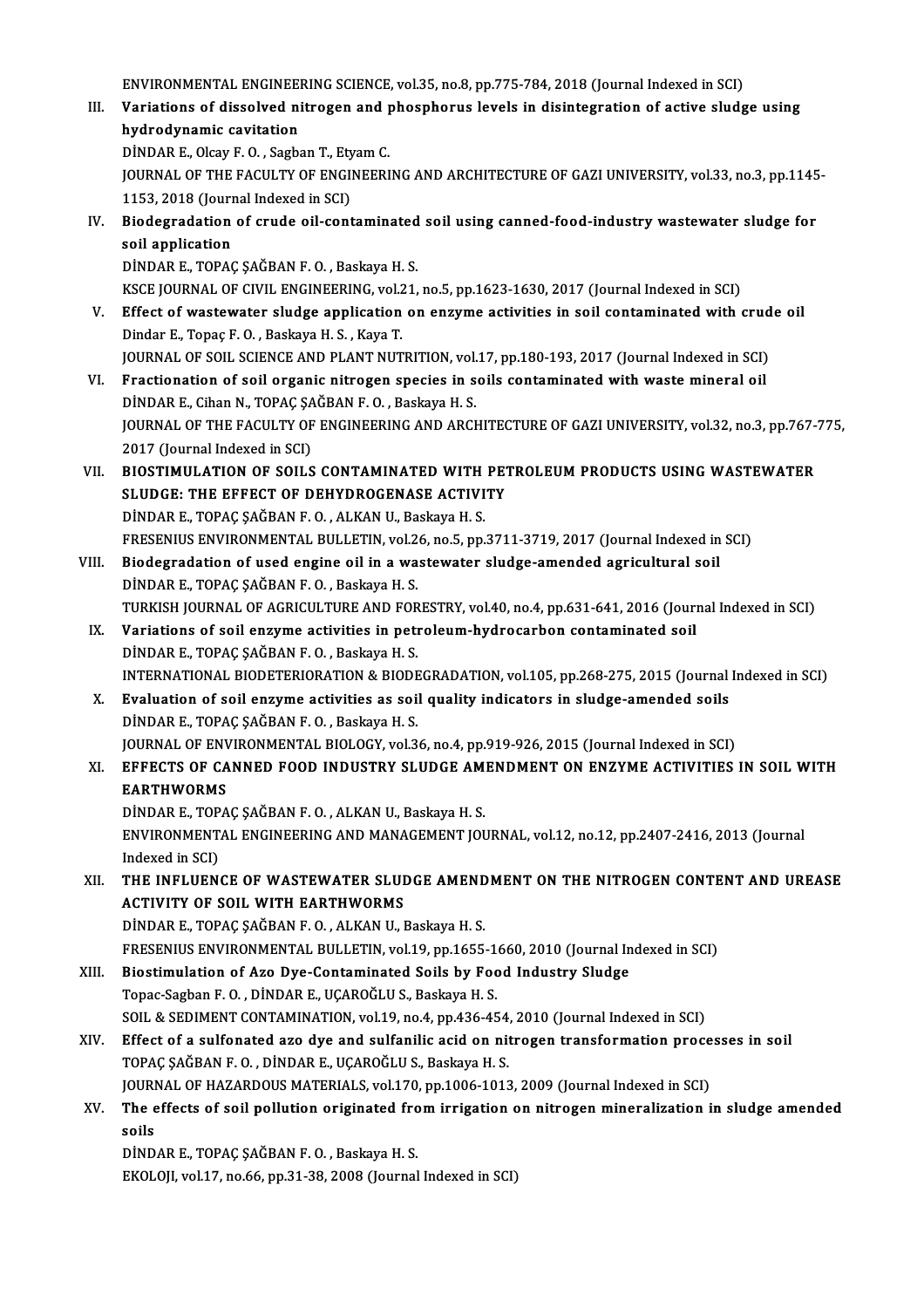## Articles Published in Other Journals

rticles Published in Other Journals<br>I. İçme Suyu Kaynaklarında Hidrodinamik Kavitasyon Yöntemi İle Mikrobiyal Kirlilik Giderimi<br>RİNDAR E içme Suyu<br>DİNDAR E.<br>Tonrak Su İçme Suyu Kaynaklarında Hidrodinamik Kavitasyon Yöntemi İle Mik<br>DİNDAR E.<br>Toprak Su Dergisi, vol.8, pp.39-45, 2019 (Other Refereed National Journals)<br>HAM RETROL VE ATIK VAČ İLE KİRLENMİS TORRAKLARDA ARITMA DİNDAR E.<br>Toprak Su Dergisi, vol.8, pp.39-45, 2019 (Other Refereed National Journals)<br>II. HAM PETROL VE ATIK YAĞ İLE KİRLENMİŞ TOPRAKLARDA ARITMA ÇAMURU UYGULAMASININ<br>ENZİM AKTİVITELERİNE ETKISİ Toprak Su Dergisi, vol.8, pp.39-45, 2<br>HAM PETROL VE ATIK YAĞ İLE I<br>ENZİM AKTİVİTELERİNE ETKİSİ<br>DİNDAR E. TORAÇ SAĞRAN E.O., Be HAM PETROL VE ATIK YAĞ İLE KİRLENMİ:<br>ENZİM AKTİVİTELERİNE ETKİSİ<br>DİNDAR E., TOPAÇ ŞAĞBAN F. O. , Başkaya H. S.<br>Uludağ Üniversitesi Mühandislik Eskültesi Darg ENZİM AKTİVİTELERİNE ETKİSİ<br>DİNDAR E., TOPAÇ ŞAĞBAN F. O. , Başkaya H. S.<br>Uludağ Üniversitesi Mühendislik Fakültesi Dergisi, vol.22, no.1, pp.81-94, 2017 (Other Refereed National Journals)<br>ATIK AKTİE CAMUR DEZENTECRASYONU. DİNDAR E., TOPAÇ ŞAĞBAN F. O. , Başkaya H. S.<br>Uludağ Üniversitesi Mühendislik Fakültesi Dergisi, vol.22, no.1, pp.81-94, 2017 (Other Refereed Natio<br>III. ATIK AKTİF ÇAMUR DEZENTEGRASYONU: MEKANİK, TERMAL VE KİMYASAL YÖN Uludağ Üniversitesi Mühendislik Fakültesi I<br>ATIK AKTİF ÇAMUR DEZENTEGRASYO<br>TOPAÇ ŞAĞBAN F. O. , DİNDAR E., Etyam C.<br>Uludağ University Journal of The Faculty of Uludağ University Journal of The Faculty of Engineering, vol.22, no.1, pp.29-38, 2017 (Other Refereed National Journals) TOPAÇ ŞAĞBAN F.O., DİNDAR E., Etyam C. IV. Atık aktif çamurun çeşitli yöntemlerle dezentegrasyonu TOPAÇ ŞAĞBAN F.O., DİNDAR E., KESKİNLER B., çırakoğlu c. Cevre Bilim ve Teknoloji, vol.1, no.1, pp.9-16, 2016 (Other Refereed National Journals) TOPAÇ ŞAĞBAN F. O. , DİNDAR E., KESKİNLER B., çırakoğlu c.<br>Cevre Bilim ve Teknoloji, vol.1, no.1, pp.9-16, 2016 (Other Refereed National Journals)<br>V. An Overview of the Application of Hydrodinamic Cavitation for theInt Cevre Bilim ve Teknoloji, vol.1, no.1, pp<br>An Overview of the Application of<br>Treatment Applications A Review An Overvi<br>Treatmen<br>DİNDAR E.<br>Innovative Treatment Applications A Review<br>DINDAR E.<br>Innovative energy and research, vol.5, no.1, pp.1-7, 2016 (Refereed Journals of Other Institutions)<br>The Effect of Westewster Sludge Application on the Nitregen Lavels of Seil and L DINDAR E.<br>Innovative energy and research, vol.5, no.1, pp.1-7, 2016 (Refereed Journals of Other Institutions)<br>VI. The Effect of Wastewater Sludge Application on the Nitrogen Levels of Soil and Leachate<br>Dindar E., Topaç Şağ Innovative energy and research, vol.5, no.1,<br>The Effect of Wastewater Sludge Applic<br>Dindar E., Topaç Şağban F. O. , Başkaya H. S.<br>Journal of Solmk University Natural and App The Effect of Wastewater Sludge Application on the Nitrogen Levels of Soil and Leachate<br>Dindar E., Topaç Şağban F. O. , Başkaya H. S.<br>Journal of Selçuk University Natural and Applied Science, vol.150, pp.141-150, 2013 (Oth Dindar E.,<br>Journal of<br>Journals)<br>Kirlonmi Journal of Selçuk University Natural and Applied Scienc<br>Journals)<br>VII. Kirlenmiş toprakların biyoremediasyon ile ıslahı<br>DİNDAR E. TORAC SAČRAN E.O. Beskaya H.S. Journals)<br><mark>Kirlenmiş toprakların biyoremediasyon il</mark>d<br>DİNDAR E., TOPAÇ ŞAĞBAN F. O. , Başkaya H. S.<br>Hludağ Üniversitesi Mühandialik Fakültesi Dergi VII. Kirlenmiş toprakların biyoremediasyon ile ıslahı<br>DİNDAR E., TOPAÇ ŞAĞBAN F. O. , Başkaya H. S.<br>Uludağ Üniversitesi Mühendislik Fakültesi Dergisi, vol.15, no.2, pp.123-137, 2010 (Refereed Journals of Other<br>Institutions DİNDAR E., T<br>Uludağ Ünive<br>Institutions)

# Books&Book Chapters

OOks & Book Chapters<br>I. The role of trade unions on environmental issues:Chapter 1 General Aspects<br>RINDARE, TORAC SAČRANE O. KARAERE The role of trade unions on environmen<br>DİNDAR E., TOPAÇ ŞAĞBAN F. O. , KARAER F.<br>in: Textbook for canosity building of environment DINDAR E., TOPAÇ ŞAĞBAN F. O. , KARAER F.<br>in: Textbook for capacity building of environmental management units in metal sector, , Editor, Türk Metal Yayınları, pp.14-88, 2017

# Refereed Congress / Symposium Publications in Proceedings

- efereed Congress / Symposium Publications in Proceedings<br>I. Effect of thermal and chemical disintegration on the enhanced of biogas production in waste recursongress<br>Effect of thermal<br>activated sludge<br>DiNDAB F Effect of t<br>activated<br>DİNDAR E.<br><sup>2rd Interne</sup> activated sludge<br>DİNDAR E.<br>3rd International Water and Health Congress, Antalya, Turkey, 12 - 15 November 2019 DİNDAR E.<br>3rd International Water and Health Congress, Antalya, Turkey, 12 - 15 November 20<br>11. ARITMA ÇAMURLARINDAN VERMİSTABİLİZASYON İLE BİYOGÜBRE ELDESİ<br>11. ARITMAR E. Hulisiağlu E. aksüngür i. edabas e. edabas y
- DİNDARE.,HulisioğluE.,aksüngür i.,odabaş e.,odabaş y. ARITMA ÇAMURLARINDAN VERMİSTABİLİZASYON İLE BİYOGÜBRE I<br>DİNDAR E., Hulisioğlu E., aksüngür i., odabaş e., odabaş y.<br>13. ulusal/1.uluslararası Çevre Mühendisliği Kongresi, 10 - 12 October 2019<br>The Effect of Heing Oxganomina 13. ulusal/1 uluslararası Çevre Mühendisliği Kongresi, 10 - 12 October 2019
- III. The Effect of Using Organomineral Fertilizer on Soil Nitrogen Processes<br>DINDAR E.

International Soil Congress 2019, 17 - 19 June 2019

IV. Recovery of Succinic Acid from Cheese Whey Fermentation Broth by Reactive Extraction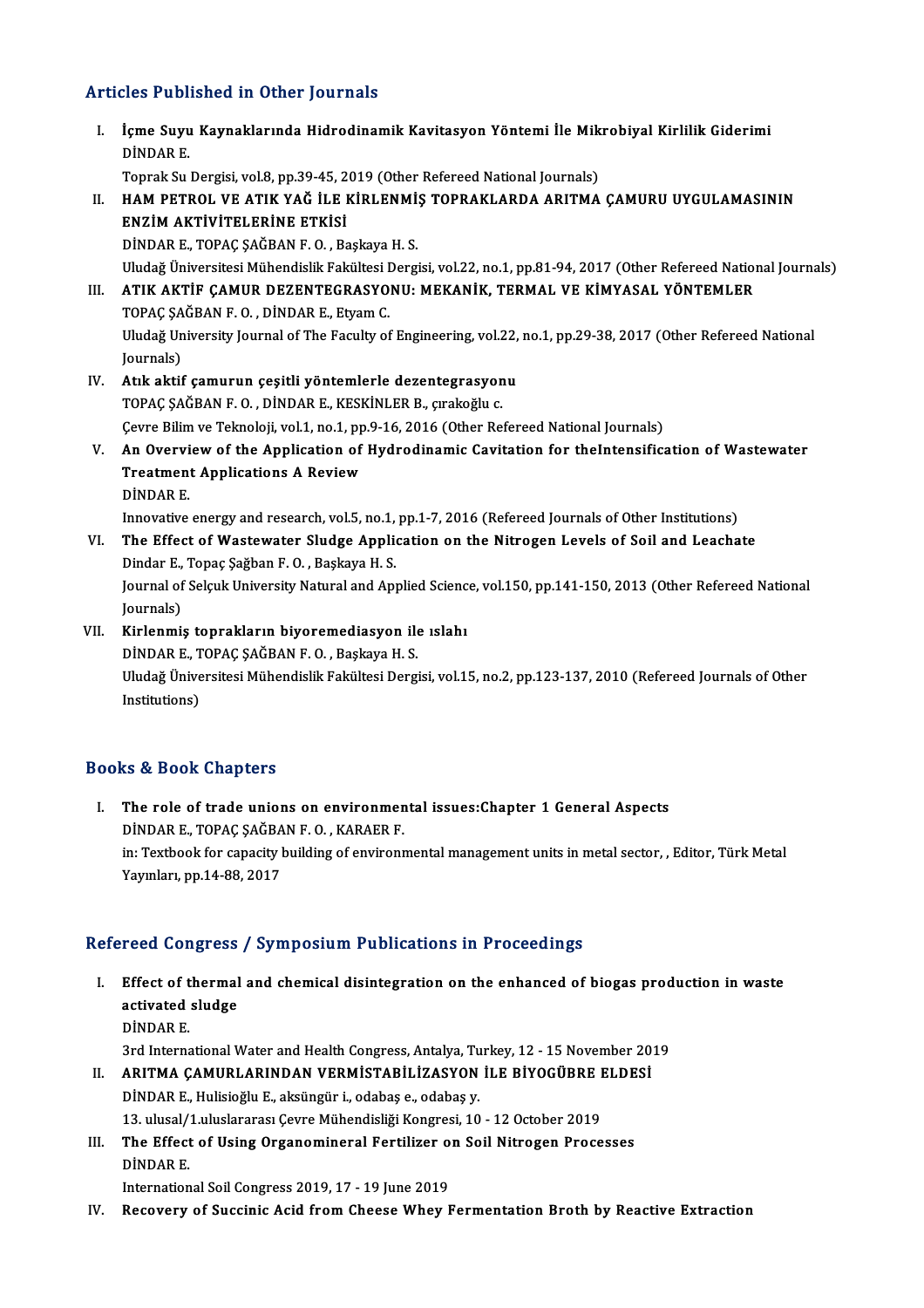Omwene P. I. , Yağcıoğlu M., KERİŞ ŞEN Ü. D. , ERDEM A., KARAGÜNDÜZ A., DOĞRU M., KESKİNLER B., DİNDAR E.,<br>DİZÇE N Omwene<br>DİZGE N. Omwene P. I. , Yağcıoğlu M., KERİŞ ŞEN Ü. D. , ERDEM A., KARAGÜNDÜZ A., DOĞRU M., KESKİNLER B., DİNDAR E.,<br>DİZGE N.<br>. 2nd International Conference on Water Problems in the Mediterranean Countries (WPMC 2019), Lefkoşa, Cypr

DİZGE N.<br>. 2nd International Conference<br>(Kktc), 6 - 10 May 2019, pp.82<br>Türkiyede İklim Dežisikliği

. 2nd International Conference on Water Problems in the Mediterranean Countries (WPMC 2019), Lefkoşa, Cyprus<br>(Kktc), 6 - 10 May 2019, pp.82<br>V. Türkiyede İklim Değişikliği<br>DİNDAR E. (Kktc), 6 - 1<br>Türkiyede<br>DİNDAR E.<br>12 Ulusal C 12. Ulusal Çevre Mühendisliği Kongresi, Turkey, 5 - 07 October 2017 DİNDAR E.<br>12.Ulusal Çevre Mühendisliği Kongresi, Turkey, 5 - 07 October 2017<br>VI. AĞIR METALLER İLE KİRLENMİŞ TOPRAKLARIN ISLAHINDA ATIKSU ARITMA ÇAMURUNUN ETKİSİ<br>DİNDAR E. TORAÇ SAĞRAN E.O. Domir E 12.Ulusal Çevre Mühendisliği Kongresi, Tur<br>AĞIR METALLER İLE KİRLENMİŞ TOPF<br>DİNDAR E., TOPAÇ ŞAĞBAN F. O. , Demir E.<br>U. International Water and Health Congress AĞIR METALLER İLE KİRLENMİŞ TOPRAKLARIN ISLAHINDA<br>DİNDAR E., TOPAÇ ŞAĞBAN F. O. , Demir E.<br>II. International Water and Health Congress, 13 - 17 February 2017<br>Hidrodinamik Kavitasyonla İslam Gören Camurların Suvunu DİNDAR E., TOPAÇ ŞAĞBAN F. O. , Demir E.<br>II. International Water and Health Congress, 13 - 17 February 2017<br>VII. Hidrodinamik Kavitasyonla İşlem Gören Çamurların Suyunu Verme Özelliklerinin Değerlendirilmesi<br>TOPAC SAĞB II. International Water and Health Congress, 13 - 17 February 2017<br>Hidrodinamik Kavitasyonla İşlem Gören Çamurların Suyunu<br>TOPAÇ ŞAĞBAN F. O. , DİNDAR E., Karayel H. G.<br>II. International Water and Health Congress, 13 - 17 Hidrodinamik Kavitasyonla İşlem Gören Çamurların Suyunu<br>TOPAÇ ŞAĞBAN F. O. , DİNDAR E., Karayel H. G.<br>II. International Water and Health Congress, 13 - 17 February 2017<br>Bemediation of seil sentaminated with suude eil and p

- TOPAÇ ŞAĞBAN F. O. , DİNDAR E., Karayel H. G.<br>II. International Water and Health Congress, 13 17 February 2017<br>VIII. Remediation of soil contaminated with crude oil and products<br>DINDAR E. TORAC SAČRAN E.O., Beskaye H II. International Water and Health Congress, 1<br>Remediation of soil contaminated with c<br>DİNDAR E., TOPAÇ ŞAĞBAN F. O. , Başkaya H.<br>Linternational Urban Environment Health Co Remediation of soil contaminated with crude oil and products<br>DİNDAR E., TOPAÇ ŞAĞBAN F. O. , Başkaya H.<br>I. International Urban Environment Health Congress, 11 - 15 May 2016<br>Hudnodunamia cavitation of wasta astivated aludge DİNDAR E., TOPAÇ ŞAĞBAN F. O. , Başkaya H.<br>I. International Urban Environment Health Congress, 11 - 1<br>IX. Hydrodynamic cavitation of waste activated sludge<br>TOPAC SAĞBAN E.O. DİNDAR E. KESKİNLER B
- I. International Urban Environment Health Congreut<br>Hydrodynamic cavitation of waste activated<br>TOPAÇ ŞAĞBAN F. O. , DİNDAR E., KESKİNLER B.<br>1st International Urban, Environment Health Cor TOPAÇ ŞAĞBAN F. O., DİNDAR E., KESKİNLER B.<br>1st International Urban, Environment Health Congress, 11 - 15 May 2016 TOPAÇ ŞAĞBAN F. O. , DİNDAR E., KESKİNLER B.<br>1st International Urban, Environment Health Congress, 11<br>X. Hydrodinamic cavitation of waste activated sludge<br>TOPAC SAĞBAN E.O. DİNDAR E. KESKİNLER B.
- 1st International Urban, Environment Health Cor<br>Hydrodinamic cavitation of waste activated<br>TOPAÇ ŞAĞBAN F. O. , DİNDAR E., KESKİNLER B.<br>Linternational urban environment bealth congre TOPAÇ ŞAĞBAN F. O., DİNDAR E., KESKİNLER B.<br>I. international urban environment health congress, 11 - 15 May 2016
	-
- TOPAÇ ŞAĞBAN F. O. , DİNDAR E., KESKİNLER B.<br>I. international urban environment health congress, 11 15 May<br>XI. Atık aktif çamurun çeşitli yöntemlerle dezentegrasyonu<br>TOBAC SAĞBAN E.O. DİNDAR E. KESKİNLER R I. international urban environment health congre<br>Atık aktif çamurun çeşitli yöntemlerle deze<br>TOPAÇ ŞAĞBAN F. O. , DİNDAR E., KESKİNLER B.<br>11 Hlusal Ceure Mühendisliği Kongresi Turkey 1 TOPAÇ ŞAĞBAN F. O., DİNDAR E., KESKİNLER B.<br>11.Ulusal Çevre Mühendisliği Kongresi, Turkey, 15 - 17 October 2015 TOPAÇ ŞAĞBAN F. O. , DİNDAR E., KESKİNLER B.<br>11.Ulusal Çevre Mühendisliği Kongresi, Turkey, 15 - 17 October 2015<br>XII. Bu Endüstriyel nitelikli arıtma çamurlarından çinko ve demir kazanımı<br>DİNDAR E. TORAÇ SAĞBAN E. O. KESKİ
- 11.Ulusal Çevre Mühendisliği Kongresi, Turkey, 15 17 Octobe.<br>Endüstriyel nitelikli arıtma çamurlarından çinko ve den<br>DİNDAR E., TOPAÇ ŞAĞBAN F. O. , KESKİNLER B., Aslı Cansu Ö.<br>11 Ulusal Çavre Mühendisliği Kongresi Turke Endüstriyel nitelikli arıtma çamurlarından çinko ve demir kaz<br>DİNDAR E., TOPAÇ ŞAĞBAN F. O. , KESKİNLER B., Aslı Cansu Ö.<br>11.Ulusal Çevre Mühendisliği Kongresi, Turkey, 15 - 17 October 2015<br>Burge nın Öngelikli Cevre Serunl DİNDAR E., TOPAÇ ŞAĞBAN F. O. , KESKİ<br>11.Ulusal Çevre Mühendisliği Kongresi, T<br>XIII. Bursa nın Öncelikli Çevre Sorunları<br>DİNDAR E. SALİHOĞLUN K
- 11.Ulusal Çevre Mühendisliği<br>Bursa nın Öncelikli Çevre<br>DİNDAR E., SALİHOĞLU N. K.<br>4. Kant Samnazınımı: Turkay Bursa nın Öncelikli Çevre Sorunları<br>DİNDAR E., SALİHOĞLU N. K.<br>4. Kent Sempozyumu, Turkey, 7 - 08 June 2013<br>Anıtma Camunlanının vönatimi ve kullanım DİNDAR E., SALİHOĞLU N. K.<br>4. Kent Sempozyumu, Turkey, 7 - 08 June 2013<br>XIV. Arıtma Çamurlarının yönetimi ve kullanımı<br>DİNDAR E. TORAC SAČRAN E.O., Beskave H. S.
- 4. Kent Sempozyumu, Turkey, 7 08 June 2013<br>Arıtma Çamurlarının yönetimi ve kullanım<br>DİNDAR E., TOPAÇ ŞAĞBAN F. O. , Başkaya H. S.<br>H. Bilzilandiume ve Ar 70 Günlari Turkey, 12 1 DİNDAR E., TOPAÇ ŞAĞBAN F. O. , Başkaya H. S.<br>II. Bilgilendirme ve Ar-ge Günleri, Turkey, 13 - 15 November 2012 DİNDAR E., TOPAÇ ŞAĞBAN F. O. , Başkaya H. S.<br>II. Bilgilendirme ve Ar-ge Günleri, Turkey, 13 - 15 November 2012<br>XV. Tekstil Boyar Maddeleri ile Kirlenen Toprakların Arıtma Çamurları ile İyileştirilmesi<br>TOPAC SAĞBAN E.
- II. Bilgilendirme ve Ar-ge Günleri, Turkey, 13 15 November 20<br>Tekstil Boyar Maddeleri ile Kirlenen Toprakların Arıtma<br>TOPAÇ ŞAĞBAN F. O. , DİNDAR E., UÇAROĞLU S., BAŞKAYA H. S.<br>Uludağ Üniversitesi Bilgilandirme ve AR GE Tekstil Boyar Maddeleri ile Kirlenen Toprakların Arıtma Çamurları ile İyileştirilmesi<br>TOPAÇ ŞAĞBAN F. O. , DİNDAR E., UÇAROĞLU S., BAŞKAYA H. S.<br>Uludağ Üniversitesi Bilgilendirme ve AR-GE Günleri, Bursa, Turkey, 15 - 16 No TOPAÇ ŞAĞBAN F. O. , DİNDAR E., UÇAROĞLU S., BAŞKAYA H. S.<br>Uludağ Üniversitesi Bilgilendirme ve AR-GE Günleri, Bursa, Turk<br>XVI. Petrol ve petrol ürünleriyle kirlenmiş toprakların ıslahı<br>DİNDAR E. TORAÇ SAĞBAN E. O., Başkay
- Uludağ Üniversitesi Bilgilendirme ve AR-GE Günleri, Bursa,<br>Petrol **ve petrol ürünleriyle kirlenmiş toprakların ıs**<br>DİNDAR E., TOPAÇ ŞAĞBAN F. O. , Başkaya H. S. , ALKAN U.<br>Uludağ Üniversitesi Bilgilandirme ve Ar Ce Günleri DİNDAR E., TOPAÇ ŞAĞBAN F. O. , Başkaya H. S. , ALKAN U.<br>Uludağ Üniversitesi Bilgilendirme ve Ar-Ge Günleri, Turkey, 15 - 16 November 2011 DİNDAR E., TOPAÇ ŞAĞBAN F. O. , Başkaya H. S. , ALKAN<br>Uludağ Üniversitesi Bilgilendirme ve Ar-Ge Günleri, Turl<br>XVII. Arıtma çamurlarının tarımsal amaçlı kullanılması<br>DİNDAR E. TORAÇ SAĞBAN E. O. Başkaya H. S.
- Uludağ Üniversitesi Bilgilendirme ve Ar-Ge Günl<br>Arıtma çamurlarının tarımsal amaçlı kulla:<br>DİNDAR E., TOPAÇ ŞAĞBAN F. O. , Başkaya H. S.<br>Ev Atlı Vönetimi Konferansı Turkey, 19, 20 No Arıtma çamurlarının tarımsal amaçlı kullanılması<br>DİNDAR E., TOPAÇ ŞAĞBAN F. O. , Başkaya H. S.<br>Ev Atık Yönetimi Konferansı, Turkey, 19 - 20 November 2009<br>Farklı yöntemlerle stabilire edilen arıtma samurlarının

DİNDAR E., TOPAÇ ŞAĞBAN F. O. , Başkaya H. S.<br>Ev Atık Yönetimi Konferansı, Turkey, 19 - 20 November 2009<br>Atkilori Ev Atık Y<br><mark>Farklı y</mark><br>etkileri Farklı yöntemlerle stabilize edilen arıtma<br>etkileri<br>DİNDAR E., TOPAÇ ŞAĞBAN F. O. , Başkaya H. S.<br>H. Hlusel Aritma Comuru Kongresi Turkey 6 - 0 etkileri<br>DİNDAR E., TOPAÇ ŞAĞBAN F. O. , Başkaya H. S.<br>II. Ulusal Arıtma Çamuru Kongresi, Turkey, 6 - 07 November 2009

### **Citations**